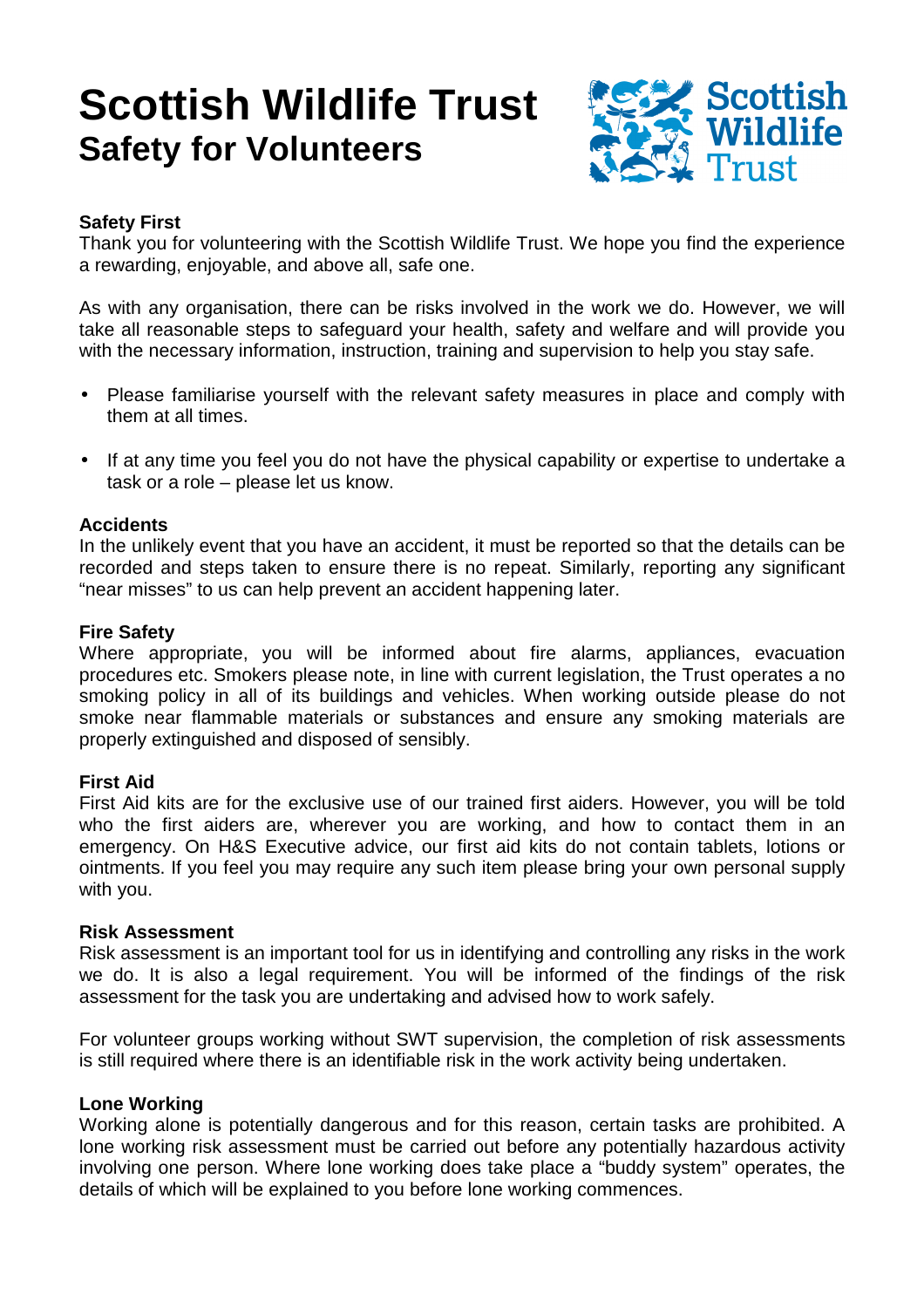# **Tools and Equipment**

The law requires all work equipment to be suitable for the task, to be properly maintained and for users to have the necessary knowledge, skills and experience to use it safely. Prolonged use of power tools can expose the user to the risks of hand and arm vibration. Keep power tool use to a minimum and follow the manufacturer's instructions closely. Privately owned tools and equipment must only be used where no alternative is available, they must be properly maintained and used only as the manufacturer intended

## **Driving at Work**

Anyone driving a vehicle on Trust business must hold the appropriate licence and be medically fit to drive. Vehicles, including private cars must be roadworthy and be properly taxed, serviced, MOT'd an insured. Drivers of private cars should ensure their vehicles are covered for occasional business use to avoid having insurance claims rejected in the event of an accident. Volunteers driving Trust owned or rented vehicles must first receive authorisation from our Admin Team at HQ

## **Lifting and handling**

Lifting and handling incorrectly can cause long term, or even permanent, damage to your back. Dragging heavy items or shovelling can have similar effects. So please use sensible lifting techniques and take breaks and alternate tasks where possible to avoid unnecessarily excessive or repetitive strain. Don't be afraid to ask for help if you need it!!

## **Hazardous materials**

Depending on the role you undertake, you may be working with chemicals or substances that are potentially hazardous. In such instances, you will be fully informed of the risks, shown how to work safely and issued with any protective clothing or equipment necessary

## **Clothing**

Always dress appropriately for the type of work, weather conditions and the site you are working on. Take advice from others who may be familiar with our sites and the work we do – particularly where there are exposed areas or water. Sturdy footwear and gloves are particularly important. Please note that occasionally it may be necessary for your supervisor to restrict certain activities to individuals wearing protective footwear.

## **Health Risks**

Always cover cuts and grazes before commencing work. This is especially important where the work is being done in ditches, rivers and lochs, where there may be a risk of Weil's disease if cuts are unprotected. Always wear gloves and wash your hands in clean water before, eating, drinking or smoking.

Ticks are common on heathland and in areas of rough vegetation and bracken. Some may be carriers of Lyme's Disease, which can be transferred to humans. To avoid being bitten, keep your skin covered when working in vegetation and check for ticks on your clothing and skin at regular intervals. If bitten, remove the tick gently, taking care to remove the mouth parts and body together. Tell tale signs of the disease are a ring-like rash around the bite, together with flu like symptoms and / or swollen glands. If you have any of these symptoms – see a doctor straight away.

The risks from Avian Flu are very remote. However, if you find large numbers of sick or dead birds, do not handle them. Instead, inform your supervisor who will make a decision on the appropriate course of action.